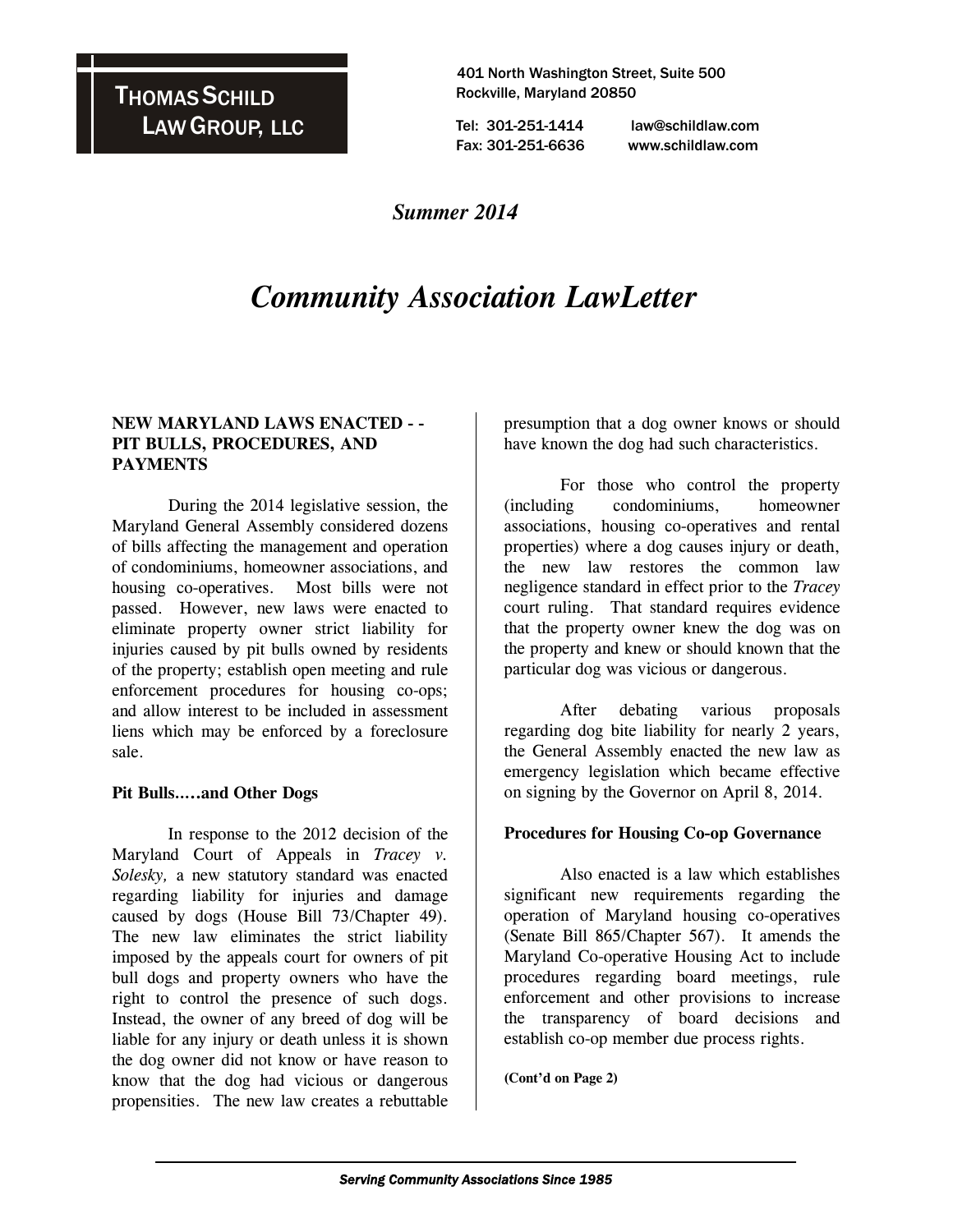#### **NEW MARYLAND LAWS (Cont'd from Page 1)**

 Meetings of the board of directors must now be open to all co-op members, except for specified reasons for holding a closed meeting- such as personnel and legal matters. Also, time must be allowed at board meetings for co-op members to address the board. Where a co-op member is alleged to violate the co-op rules, the board will now be required to send a violation notice and allow an opportunity for a hearing before imposing fines or taking other action to enforce the rules. Similar procedures have applied to homeowner associations and condominium associations for many years.

With regard to collection of delinquent assessments, a cap on late fees is established -- the greater of \$15 or 10 percent of the assessment. Additionally, for a housing cooperative that is no longer subject to a deed of trust, the new law restricts the ability of the cooperative to evict a member. A co-op member may not be evicted based solely on the failure to pay assessments unless the member has (1) been delinquent in paying assessments for a period of 3 months or more; (2) been given notice and an opportunity to be heard regarding the delinquency; and (3) failed to cure the delinquency, after being given that opportunity.

The new law also provides statutory authority for the prevailing party to recover reasonable attorneys fees in any legal action to enforce the cooperative governing documents.

 The changes to the Co-op Act are effective October 1, 2014.

#### **Payment of Assessments**

 The Contract Lien Act was amended to again allow interest on delinquent assessments to be included in assessment liens which may be enforced by foreclosure sale (House Bill 602/Chapter 603). In 2013, the Act was changed to limit such liens to assessments plus reasonable costs and attorney's fees directly

related to the filing of the lien and not exceeding the amount of delinquent assessments.

 As introduced, the 2014 bill would have also allowed liens to again include late fees and other collection expenses related to other efforts to collect the delinquent expenses. However, these charges were not included in the final version of the law which passed and takes effect October 1.

#### **Proposed But Not Passed**

 Other bills considered--but not passed- include proposals to require state licenses for community association managers and establish a State Board of Common Ownership Community Managers; prohibit certain restrictions on leasing condominium units; prevent condominium developers from limiting construction warranty claims; and limit the fees which may be charged for providing resale disclosure certificates and documents. Proposed legislation applicable only to condominiums in Prince George's County would have prohibited condominium assessments that exceed 20 percent of an owner's mortgage payment.

#### **MONTGOMERY COUNTY JUDGE UPHOLDS CONDO OWNER ACCESS TO DELINQUENT ASSESSMENT RECORDS**

 A Montgomery County Circuit Court judge recently upheld the ruling of a hearing panel of the Montgomery County Commission on Common Ownership Commission (CCOC) that a condominium unit owner is entitled by the Maryland Condominium Act to obtain assessment account records which include the names of delinquent owners. A further appeal is pending before the Maryland Court of Special Appeals.

**(Cont'd on Page 3)**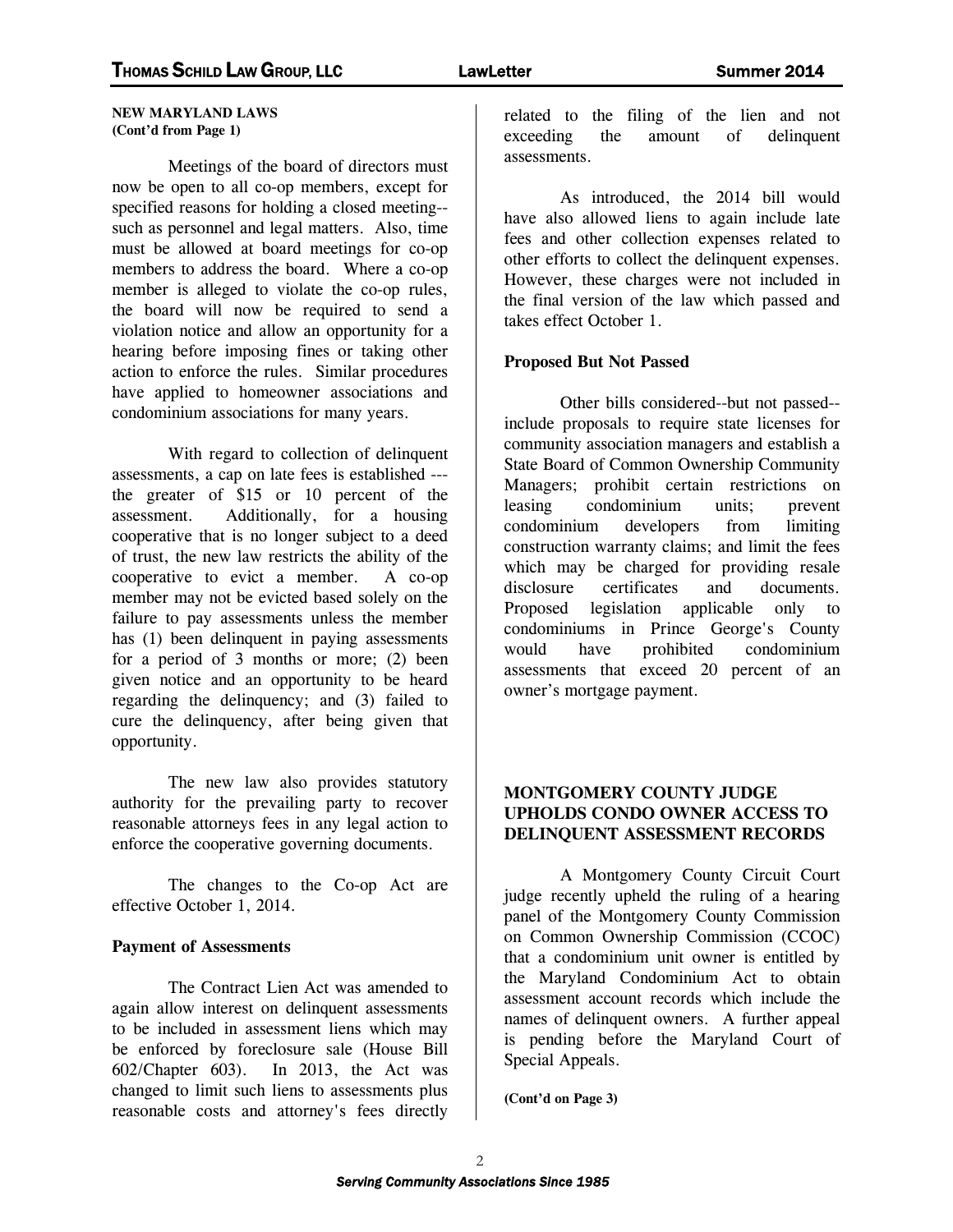**JUDGE UPHOLDS ACCESS TO RECORDS (Cont'd from Page 2)** 

 In *Brown v. Americana Finmark Condominium*, an owner contested the manner in which the board of directors of a Silver Spring condominium determined the annual expenses and method of keeping the condominium financial records. Where the condominium provided delinquency report records with deletion of the names of individual delinquent owners, the owner also claimed that he was improperly denied the opportunity to review the account records of owners who were delinquent in payment of assessments. Additionally, he contended that the board was required by the condominium bylaws to publish the names of delinquent owners.

 The CCOC referred the dispute to a hearing examiner who conducted a hearing and made recommendations to a CCOC hearing panel. The hearing panel adopted the conclusion of the hearing examiner that the condominium board had discretion, as a matter of business judgment, to decide how to estimate the annual expenses and the method for keeping the condominium financial records.

 It also agreed with the hearing examiner that the condominium bylaws authorized, but did not require, the board to publish the names of delinquent owners. The decision not to publish owner names is a matter protected from review by the business judgment rule.

 Although the hearing examiner concluded that a condominium board may withhold a unit owner's "personal information" regarding unit owner "liabilities", the CCOC hearing panel and Circuit Court judge disagreed and ruled that the names of delinquent unit owners must be provided to other unit owners. The Court affirmed the CCOC conclusion that Section 11-116 of the Maryland Condominium Act entitles a unit owner to examine the association books and records, including delinquency reports "without redaction" of the names of delinquent owners.

#### **MONTGOMERY COUNTY CCOC RULING PROVIDES GUIDANCE FOR EMAIL BETWEEN BOARD MEMBERS**

 A hearing panel of the Montgomery County Commission on Common Ownership Communities (CCOC) recently addressed when Maryland homeowner association boards are permitted to take action by email and how those actions must be reported in board meeting minutes.

 In *McBeth and Muse v. Fountain Hills Community Association, Inc*., the CCOC hearing panel ruled that, although the term "meeting" is not defined by the Maryland Homeowners Association Act (HOA Act), email communications among the members of the board of directors or committee for the purpose of making decisions on association business constitute a meeting. In contrast, communications by email for the purpose of discussing, but not deciding, the association's business is not a "meeting" governed by the open meeting provisions of the HOA Act.

 If the purpose of the meeting is one which may be held in closed session under the Act, then action by email is permitted. Otherwise, according to the CCOC panel, discussion but no action is permitted by email.

 Where a meeting is held in closed session in person, by email, or by phone conference, the closed meeting protocol of the HOA Act must be followed. This requires a statement of the reason for holding a closed meeting, a recorded vote by each board member on the reason for closing the meeting, the statutory authority for holding a closed meeting, and a record of the time and place of the meeting. This information must be included in the minutes of the next open meeting. These requirements apply to meetings of the board of directors and all committees of the homeowners association.

**(Cont'd on Page 4)**